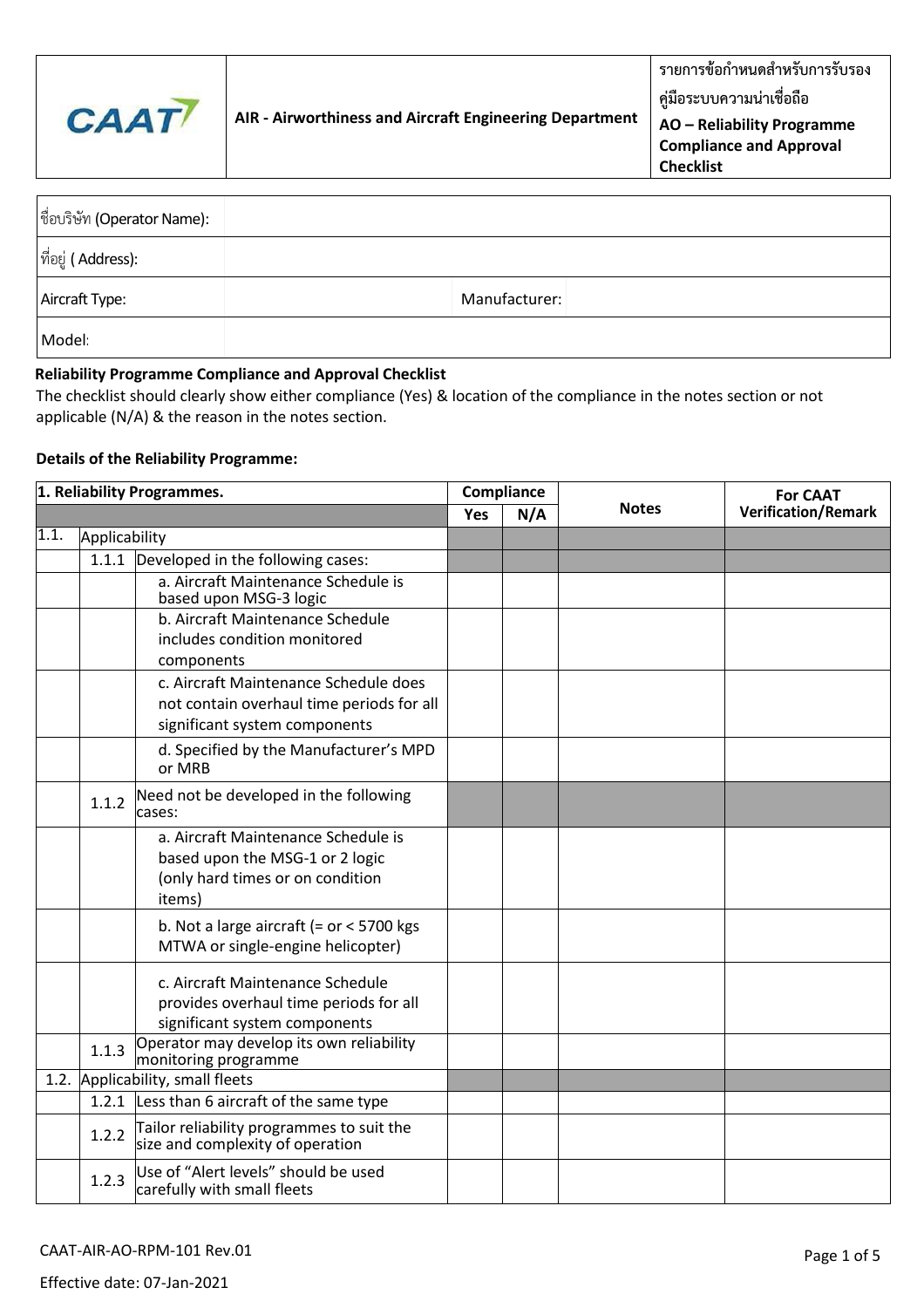

**รายการข้อก าหนดส าหรับการรับรอง**

**คู่มือระบบความน่าเชื่อถือ**

**AO – Reliability Programme Compliance and Approval Checklist**

| 1.2. Applicability, small fleets (cont'd) |                               | Compliance                                                                                       |     |     | <b>For CAAT</b> |                            |
|-------------------------------------------|-------------------------------|--------------------------------------------------------------------------------------------------|-----|-----|-----------------|----------------------------|
|                                           |                               |                                                                                                  | Yes | N/A | <b>Notes</b>    | <b>Verification/Remark</b> |
|                                           | 1.2.4                         | When establishing a Reliability<br>Programme, consider the following:                            |     |     |                 |                            |
|                                           |                               | a. Focus on areas where a sufficient<br>amount of data is likely to be processed                 |     |     |                 |                            |
|                                           |                               | b. How is engineering judgement applied?                                                         |     |     |                 |                            |
|                                           | 1.2.5                         | Pool data and analysis                                                                           |     |     |                 |                            |
|                                           |                               | (paragraph 1.6 specifies conditions)                                                             |     |     |                 |                            |
|                                           | 1.2.6                         | If unable to pool data / additional<br>restrictions on the MRB/MPD tasks<br>intervals specified  |     |     |                 |                            |
|                                           |                               | 1.3 Engineering Judgment                                                                         |     |     |                 |                            |
|                                           |                               | Are there appropriately qualified                                                                |     |     |                 |                            |
|                                           |                               | personnel (with appropriate engineering                                                          |     |     |                 |                            |
|                                           | 1.3.1                         | experience and understanding of                                                                  |     |     |                 |                            |
|                                           |                               | reliability concept) for the reliability                                                         |     |     |                 |                            |
|                                           |                               | programme?                                                                                       |     |     |                 |                            |
| 1.4                                       |                               | Contracted maintenance                                                                           |     |     |                 |                            |
|                                           |                               | Certain functions may be delegated to an                                                         |     |     |                 |                            |
|                                           | 1.4.1                         | CAAT-145 Organisation of a Fleet                                                                 |     |     |                 |                            |
|                                           |                               | Technical Management Organisation                                                                |     |     |                 |                            |
|                                           | 1.4.2                         | These are:                                                                                       |     |     |                 |                            |
|                                           |                               | a. Developing the Maintenance                                                                    |     |     |                 |                            |
|                                           |                               | Schedule and Reliability Programme                                                               |     |     |                 |                            |
|                                           |                               | b. Collecting and analysing reliability                                                          |     |     |                 |                            |
|                                           |                               | c. Providing reliability reports                                                                 |     |     |                 |                            |
|                                           |                               | d. Proposing corrective actions                                                                  |     |     |                 |                            |
|                                           | 1.4.3                         | Approval to implement corrective action                                                          |     |     |                 |                            |
|                                           | 1.4.4                         | Maintenance contract / MOE procedures                                                            |     |     |                 |                            |
|                                           |                               | 1.5 Reliability Programme                                                                        |     |     |                 |                            |
|                                           | 1.5.1 Objectives              |                                                                                                  |     |     |                 |                            |
|                                           | 1.5.1.1                       | Statement summarising the prime<br>objectives of the programme                                   |     |     |                 |                            |
|                                           |                               | a. Recognise the need for corrective action                                                      |     |     |                 |                            |
|                                           |                               | b. Establish what corrective action is<br>needed                                                 |     |     |                 |                            |
|                                           |                               | c. Determine the effectiveness of that<br>action                                                 |     |     |                 |                            |
|                                           |                               | 1.5.1.2 The extent of the objectives should be<br>directly related to the scope of the programme |     |     |                 |                            |
|                                           |                               | 1.5.1.3 All MSG-3 related tasks are effective<br>and their periodicity is adequate               |     |     |                 |                            |
|                                           | 1.5.2 Identification of items |                                                                                                  |     |     |                 |                            |
|                                           | be stated                     | The items controlled by the programme should                                                     |     |     |                 |                            |
|                                           |                               | 1.5.3 Terms and definitions                                                                      |     |     |                 |                            |
|                                           |                               | Significant terms and definitions should be<br>clearly identified                                |     |     |                 |                            |
|                                           |                               | 1.5.4 Information sources and collection                                                         |     |     |                 |                            |
|                                           |                               | $1.5.4.1$ Sources and procedures in the Exposition                                               |     |     |                 |                            |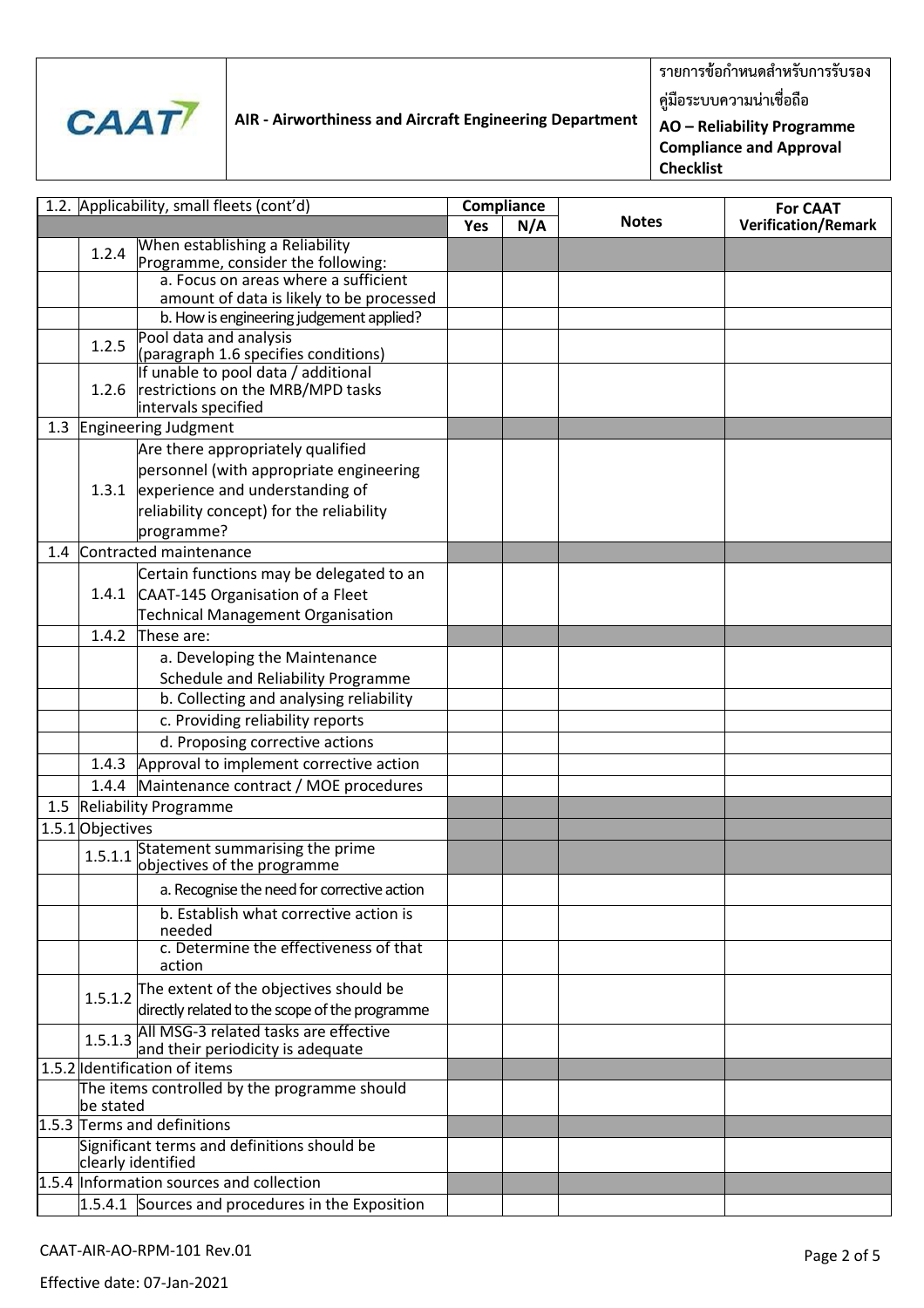

**รายการข้อก าหนดส าหรับการรับรอง คู่มือระบบความน่าเชื่อถือ**

**AO – Reliability Programme** 

**Compliance and Approval Checklist**

|                   | 1.5.4 Information sources and collection (Cont'd)                                | <b>Compliance</b> |     |              | <b>For CAAT</b>            |
|-------------------|----------------------------------------------------------------------------------|-------------------|-----|--------------|----------------------------|
|                   |                                                                                  | <b>Yes</b>        | N/A | <b>Notes</b> | <b>Verification/Remark</b> |
|                   | Type of information to be collected                                              |                   |     |              |                            |
|                   | 1.5.4.2 should be related to the objectives,                                     |                   |     |              |                            |
|                   | examples of the normal prime sources:                                            |                   |     |              |                            |
|                   | a. Pilots Reports                                                                |                   |     |              |                            |
|                   | b. Technical Logs                                                                |                   |     |              |                            |
|                   | c. Aircraft Access Terminal / On-                                                |                   |     |              |                            |
|                   | board readouts                                                                   |                   |     |              |                            |
|                   | d. Maintenance Worksheets                                                        |                   |     |              |                            |
|                   | e. Workshop Reports                                                              |                   |     |              |                            |
|                   | f. Reports on Functional Checks                                                  |                   |     |              |                            |
|                   | g. Reports on Special Inspections                                                |                   |     |              |                            |
|                   | h. Stores Issues/Reports                                                         |                   |     |              |                            |
|                   | i. Air Safety Reports                                                            |                   |     |              |                            |
|                   | j. Reports on Delays and Incidents                                               |                   |     |              |                            |
|                   | k. Other sources: i.e. ETOPS, RVSM, CAT<br>  /                                   |                   |     |              |                            |
|                   | 1.5.4.3 Due account of Continuing Airworthiness                                  |                   |     |              |                            |
|                   | information promulgated under Part-21                                            |                   |     |              |                            |
|                   | 1.5.5 Display of information.                                                    |                   |     |              |                            |
|                   | Information displayed graphically or in tabular<br>form or in combination        |                   |     |              |                            |
|                   | 1.5.5.1 Provisions for "nil returns"                                             |                   |     |              |                            |
|                   | Where "standards" or "alert levels",<br>1.5.5.2 information oriented accordingly |                   |     |              |                            |
| 1.5.6 information | Examination, analysis and interpretation of the                                  |                   |     |              |                            |
|                   | Method for examining, analysing and                                              |                   |     |              |                            |
|                   | interpreting the information should be explained                                 |                   |     |              |                            |
|                   | Methods of examination may be varied<br>$1.5.6.1$ $\vdash$ content & quantity    |                   |     |              |                            |
|                   | The whole process should enable a critical                                       |                   |     |              |                            |
| 1.5.6.2           | assessment of the effectiveness of the                                           |                   |     |              |                            |
|                   | programme as a total activity. May involve:                                      |                   |     |              |                            |
|                   | a. Comparisons of operational<br>reliability with established or                 |                   |     |              |                            |
|                   | b. Analysis and interpretation of                                                |                   |     |              |                            |
|                   | c. Evaluation of repetitive defects                                              |                   |     |              |                            |
|                   | d. Confidence testing of expected and<br>achieved results                        |                   |     |              |                            |
|                   | e. Studies of life-bands and survival<br>characteristics                         |                   |     |              |                            |
|                   | f. Reliability predictions                                                       |                   |     |              |                            |
|                   | g. Other methods of assessment                                                   |                   |     |              |                            |
|                   | Range and depth of analysis should be                                            |                   |     |              |                            |
|                   | 1.5.6.3 related to the particular programme:                                     |                   |     |              |                            |
|                   | a. Flight defects and reductions in reliability                                  |                   |     |              |                            |
|                   | b. Defects - line and main base                                                  |                   |     |              |                            |
|                   | c. Deterioration observed in routine<br>maintenance                              |                   |     |              |                            |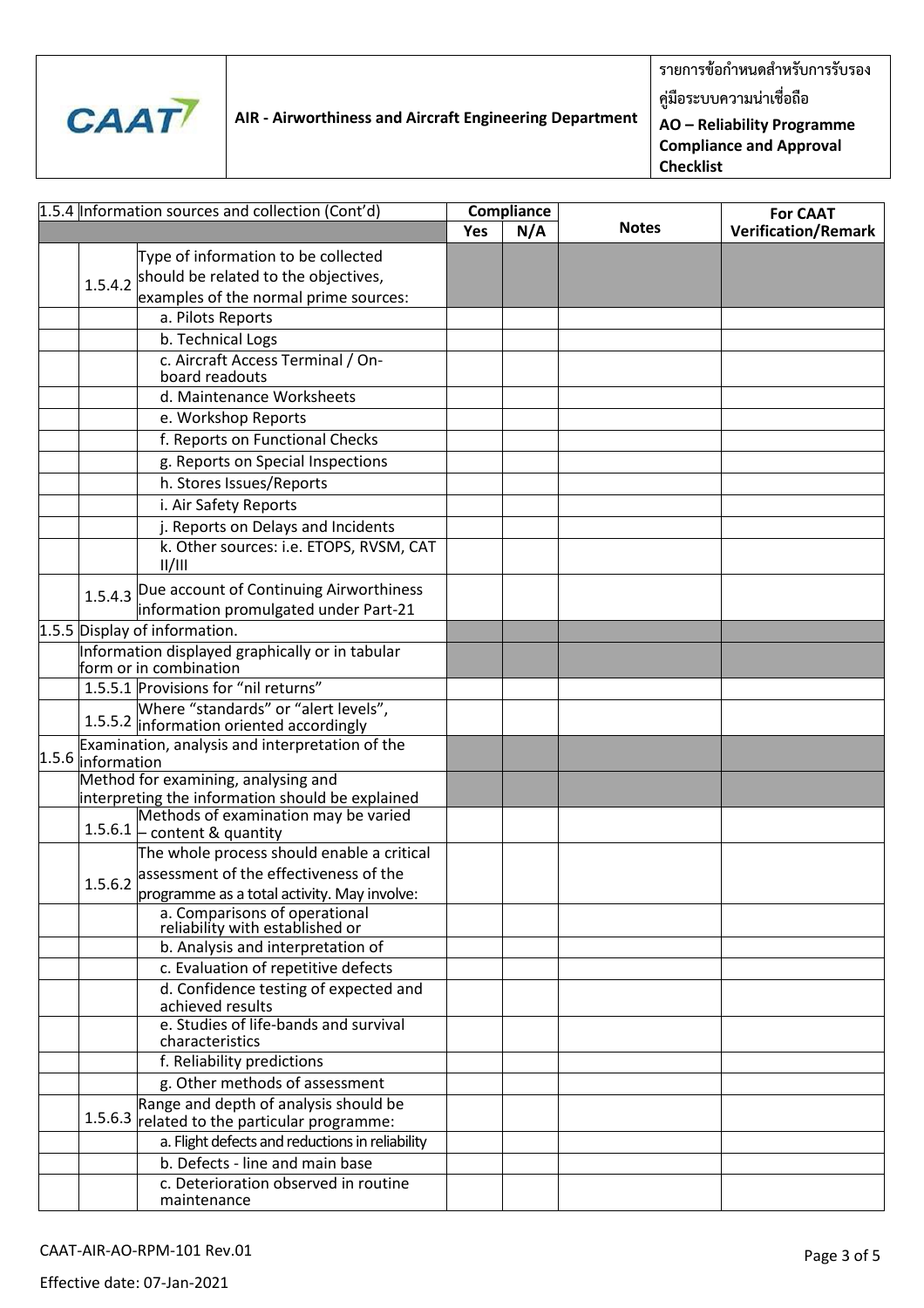

**รายการข้อก าหนดส าหรับการรับรอง คู่มือระบบความน่าเชื่อถือ**

**AO – Reliability Programme Compliance and Approval Checklist**

| 1.5.6 Examination, analysis and interpretation of the                    |                                                                                                                                   | Compliance |     |              |                            |
|--------------------------------------------------------------------------|-----------------------------------------------------------------------------------------------------------------------------------|------------|-----|--------------|----------------------------|
|                                                                          | information (cont'd)                                                                                                              |            |     | <b>Notes</b> | <b>For CAAT</b>            |
|                                                                          |                                                                                                                                   | <b>Yes</b> | N/A |              | <b>Verification/Remark</b> |
| 1.5.6.3                                                                  | Range and depth of analysis should be                                                                                             |            |     |              |                            |
|                                                                          | related to the particular programme:                                                                                              |            |     |              |                            |
|                                                                          | d. Workshop and overhaul findings                                                                                                 |            |     |              |                            |
|                                                                          | e. Modification evaluations                                                                                                       |            |     |              |                            |
|                                                                          | f. Sampling programmes                                                                                                            |            |     |              |                            |
|                                                                          | g. Adequacy of maintenance                                                                                                        |            |     |              |                            |
|                                                                          | equipment and publications<br>h. Effectiveness of maintenance                                                                     |            |     |              |                            |
|                                                                          | procedures                                                                                                                        |            |     |              |                            |
|                                                                          | i. Staff training                                                                                                                 |            |     |              |                            |
|                                                                          | j. Service bulletins, technical<br>instructions, etc                                                                              |            |     |              |                            |
|                                                                          | Contracted maintenance - arrangements<br>1.5.6.4 established and details for information input<br>included                        |            |     |              |                            |
|                                                                          | 1.5.7 Corrective Actions                                                                                                          |            |     |              |                            |
| 1.5.7.1                                                                  | Procedures / time scales for implementing<br>corrective actions / monitoring - should<br>be fully described<br>and could include: |            |     |              |                            |
|                                                                          | a. Changes to maintenance, operational<br>procedures or techniques                                                                |            |     |              |                            |
|                                                                          | b. Changes requiring amendment of<br>the approved Maintenance Schedule                                                            |            |     |              |                            |
|                                                                          | c. Amendments to approved<br>manuals                                                                                              |            |     |              |                            |
|                                                                          | d. Initiation of modifications                                                                                                    |            |     |              |                            |
|                                                                          | e. Special inspections / fleet<br>campaigns                                                                                       |            |     |              |                            |
|                                                                          | f. Spares provisioning                                                                                                            |            |     |              |                            |
|                                                                          | g. Staff training                                                                                                                 |            |     |              |                            |
|                                                                          | h. Manpower and equipment planning                                                                                                |            |     |              |                            |
|                                                                          | 1.5.7.2 Procedures for effecting changes should<br>be described                                                                   |            |     |              |                            |
|                                                                          | 1.5.8 Organisational Responsibilities                                                                                             |            |     |              |                            |
| Organisational structure - chains of<br>responsibility should be defined |                                                                                                                                   |            |     |              |                            |
| 1.5.9 Presentation of information to CAAT                                |                                                                                                                                   |            |     |              |                            |
|                                                                          | Information submitted to CAAT for approval<br>of the Reliability Programme:                                                       |            |     |              |                            |
|                                                                          | a. Format and content of routine                                                                                                  |            |     |              |                            |
|                                                                          | b. Time scales for reports /<br>distribution                                                                                      |            |     |              |                            |
|                                                                          | c. Format and content of reports<br>requesting amendments                                                                         |            |     |              |                            |